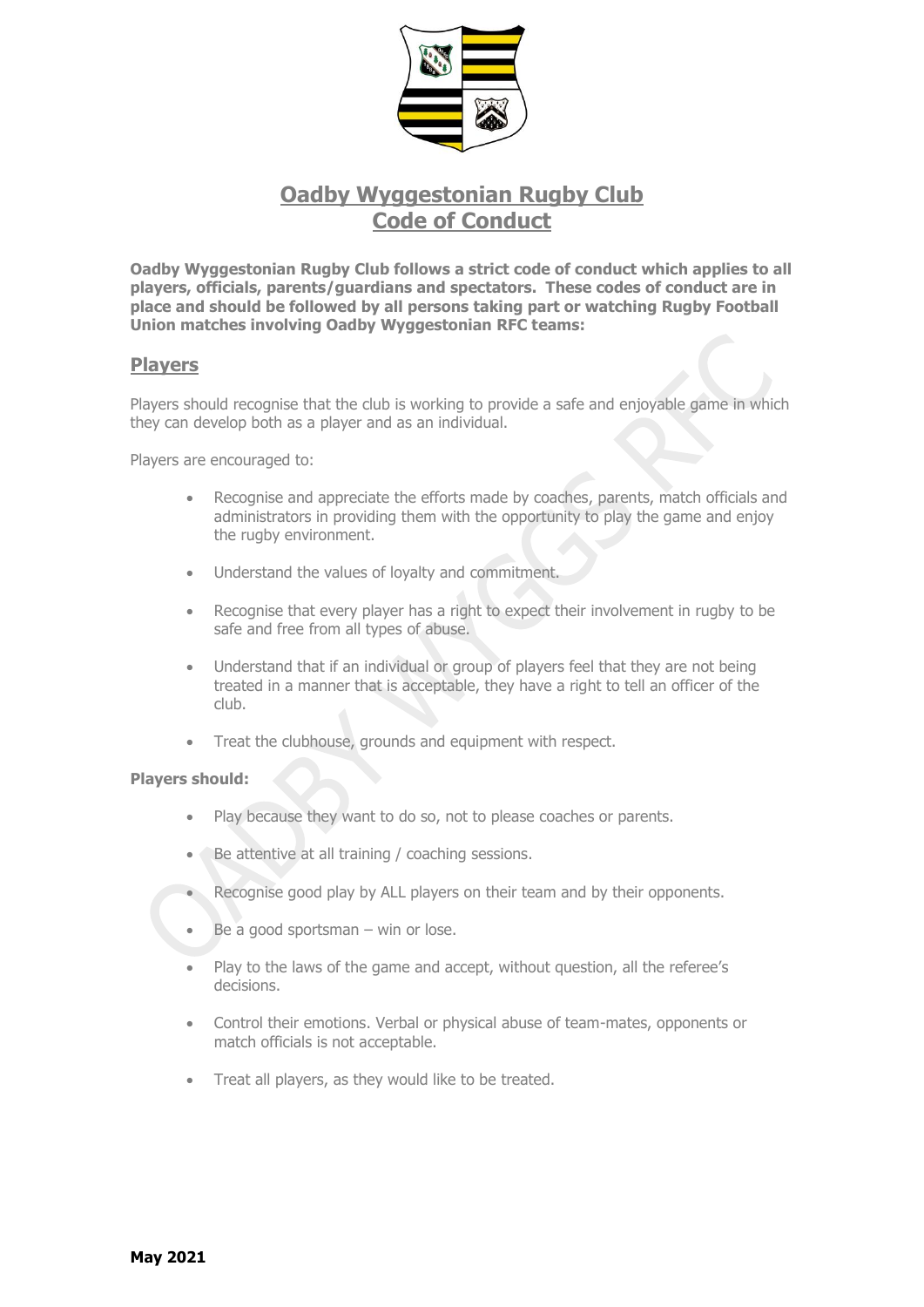# **Coaches**

People come into rugby for a variety of reasons; it is the duty of the coach to recognise this and stimulate continued participation. Coaches have a responsibility to ensure that all players are given the opportunity to fulfil their aspirations in a caring environment where the emphasis is on fun, enjoyment and skill development.

# **Coaches should:**

- Understand that most learning is achieved through doing.
- Appreciate the needs of the players before the needs of the sport.
- Be a positive role model  $-$  think what this implies.
- Keep winning and losing in perspective  $-$  encourage players to behave with dignity in all circumstances.
- Respect all referees and the decisions they make (remember it could be you refereeing next week) and ensure that the players recognise that they must do the same.
- Provide positive feedback in a constructive and encouraging manner, to all players both during coaching sessions and matches.

#### **Coaches must:**

- Ensure all players are coached in a safe environment, with adequate first aid readily to hand.
- Never allow a player to train or play when injured.
- Ensure good supervision of players, both on and off the field.
- Develop an awareness of nutrition as part of an overall education in lifestyle management.
- Be aware of, and abide by, the policies and procedures outlined in the RFU Safeguarding guidance booklet including

First aid cover and equipment must be available at all contact training sessions and matches. Any injury which results in the player being admitted to hospital and results in an overnight stay must to be reported to the club's Safeguarding Officer within 12 hours.

#### **Remember:**

- Coaches working with young players up to the age of 12 must follow the guidelines laid down by the RFU continuum.
- Coaches working with young players' age 13+ must be aware of the Under 19 and Under 15 law variations, including those that apply to cross border matches.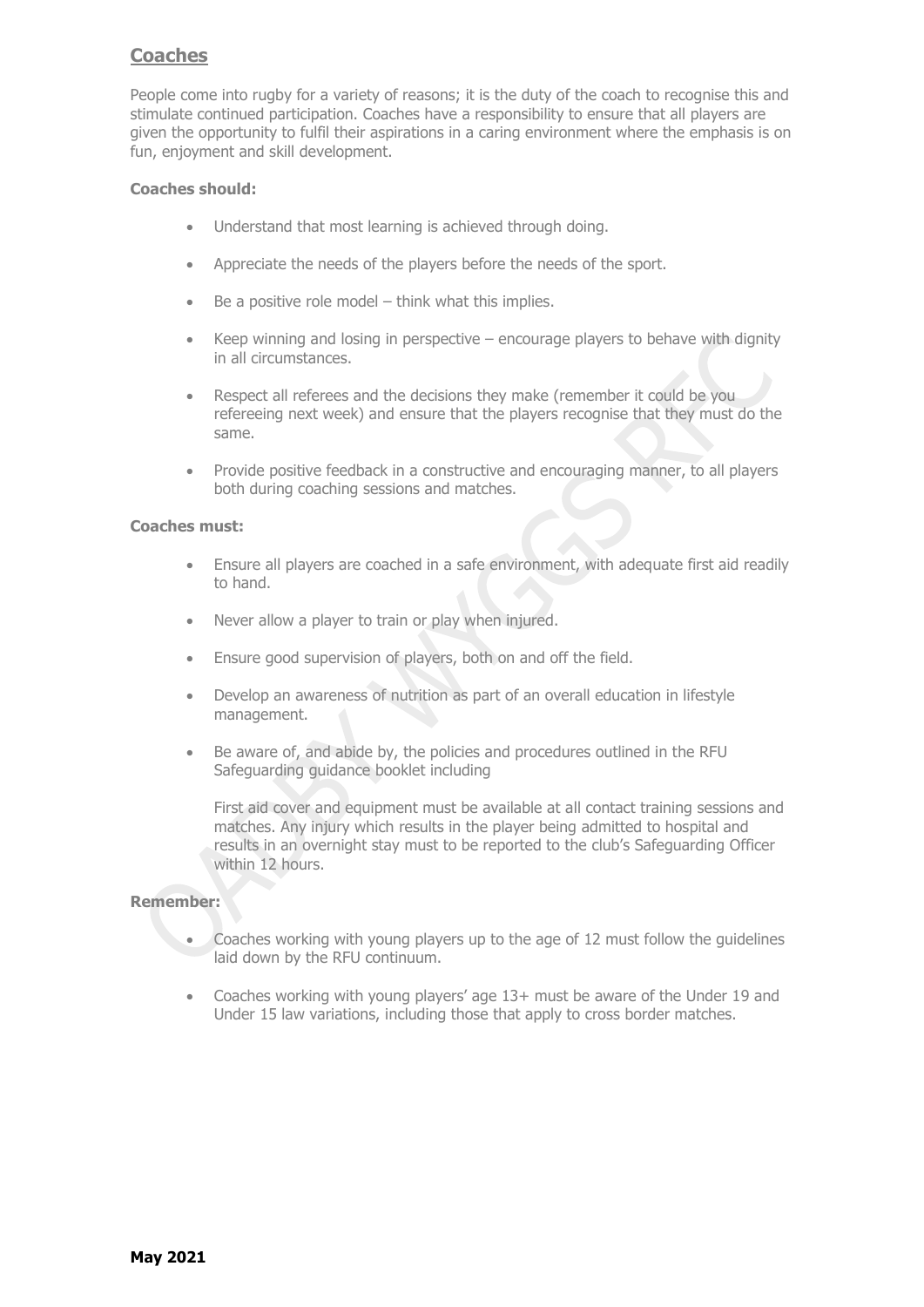# **Parents**

At Oadby Wyggestonian RFC we acknowledge that parents are an integral part of the partnership, which ensures that young players enjoy their involvement in the sport and experience an environment in which they can flourish.

#### **Parents are encouraged to:**

- Be familiar with the coaching and training programme in order that they can ensure that their child is fully involved and the coaches are aware of their availability.
- Be familiar with the teaching and coaching methods used by observing the sessions in which your child participates.
- Be aware that the club has a duty of care and therefore, where appropriate, assist coaches with the supervision of young players, particularly where numbers are large and there is a need to transport youngsters to away games.
- Be involved with club activities and share your expertise.
- Share concerns, if you have them, with club officials.
- Support coaches in keeping winning and losing in perspective, encouraging young players to behave with dignity in all circumstances.

# **Parents should:**

- Remember that young people play rugby for their own enjoyment not that of their parents.
- Encourage young people to play do not force them.
- Be realistic about the young players' ability; do not push them towards a level that they are not capable of achieving.
- Provide positive verbal feedback both in training and during the game.
- Always support the club in their efforts to eradicate loud, coarse and abusive language from the game.
- Respect decisions made by the match officials and encourage the young players to do likewise.

**Spectators**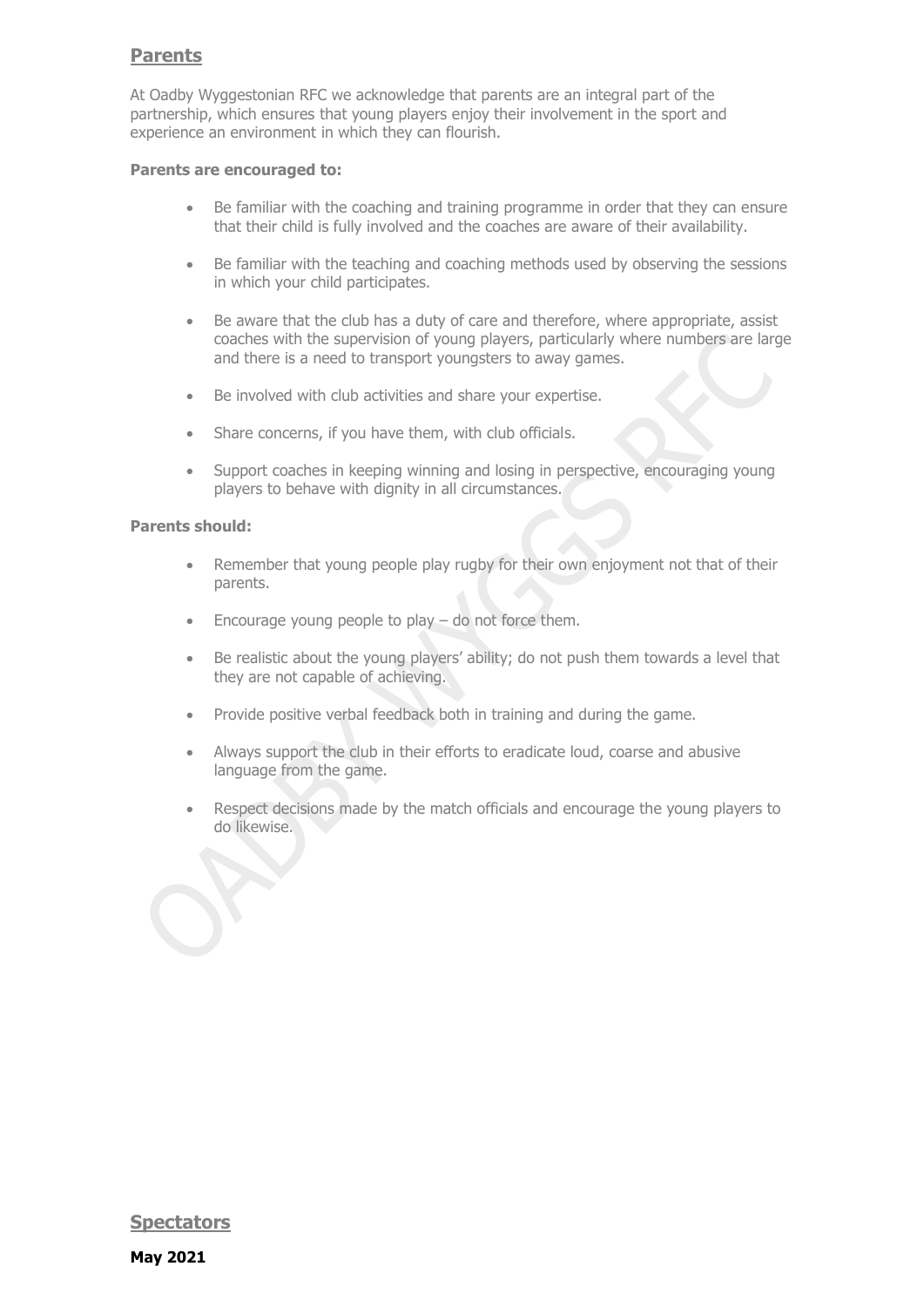Rugby players are impressionable and their behaviour will often reflect that of spectators around them. At Oadby Wyggestonian RFC we welcome spectators on our touchlines who embrace the ethos of the game as one of fun, enjoyment and skill development.

#### **Spectators are encouraged to:**

- Act as positive role models to all players.
- Be familiar with, and abide by, the RFU Safeguarding guidance in relation to verbal and emotional abuse.
- Respect the club's policy with regard to spectator behaviour.

# **Spectators should:**

- Remember individuals play sport for their enjoyment not yours.
- Respect match official's decisions. Remember that they are volunteers providing an opportunity for individuals to play rugby.
- Never verbally abuse players, match officials, fellow spectators or coaches. Such behaviour can create a negative environment for players and their behaviour will often reflect this.
- Verbally encourage all players in a positive way.
- Condemn bad language, rude behaviour and violence.
- Encourage all players irrespective of their ability never ridicule any individual player, regardless of the team they play for.

**Match Officials**